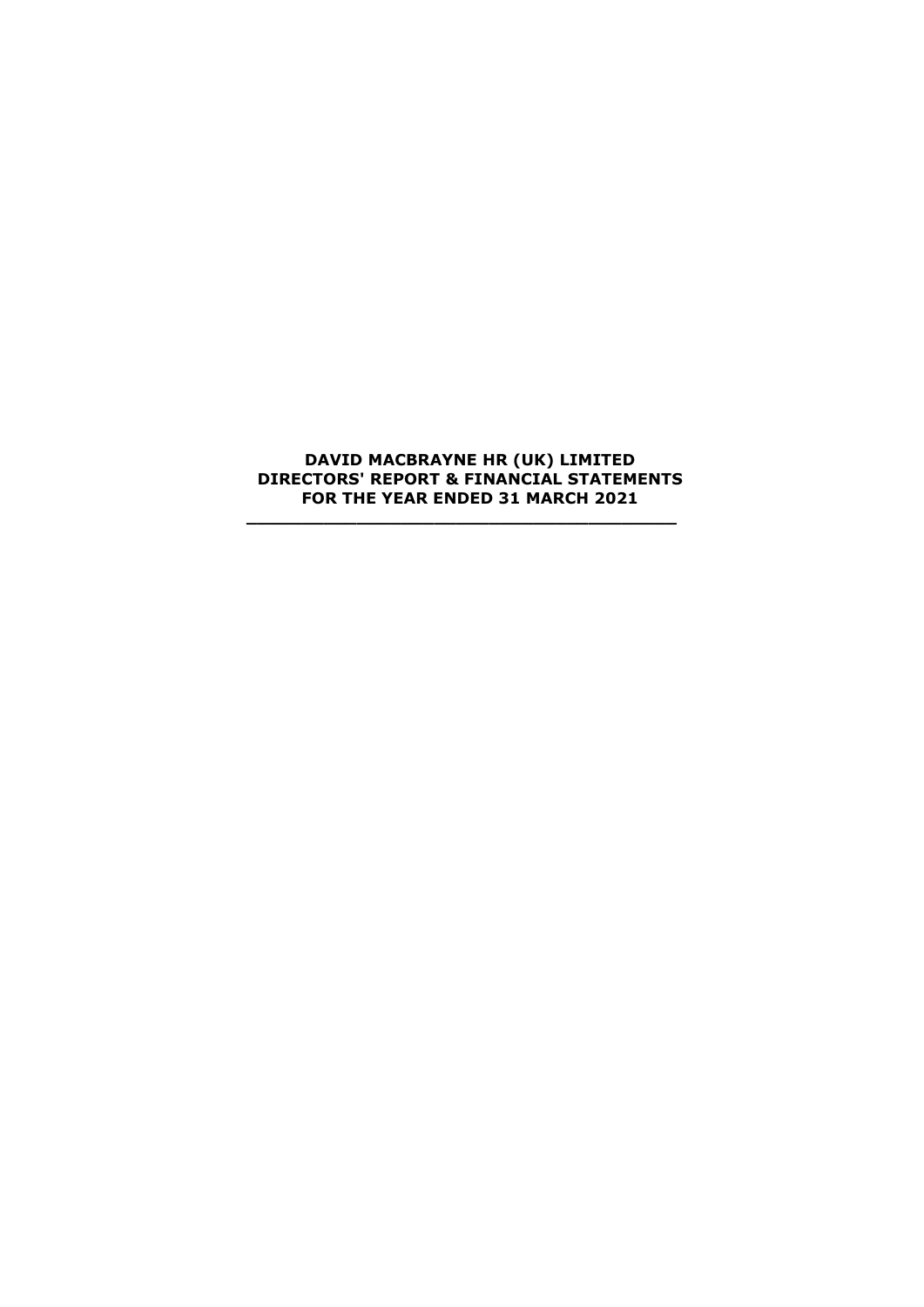# **Contents**

| Directors' Report                        |    |
|------------------------------------------|----|
| Statement of Directors' responsibilities | 2  |
| Independent Auditor's Report             | 3  |
| Profit and Loss Account                  | 6  |
| <b>Balance Sheet</b>                     | 7  |
| Statement of changes in equity           | 8  |
| Notes on the financial statements        | 9  |
| Corporate information                    | 16 |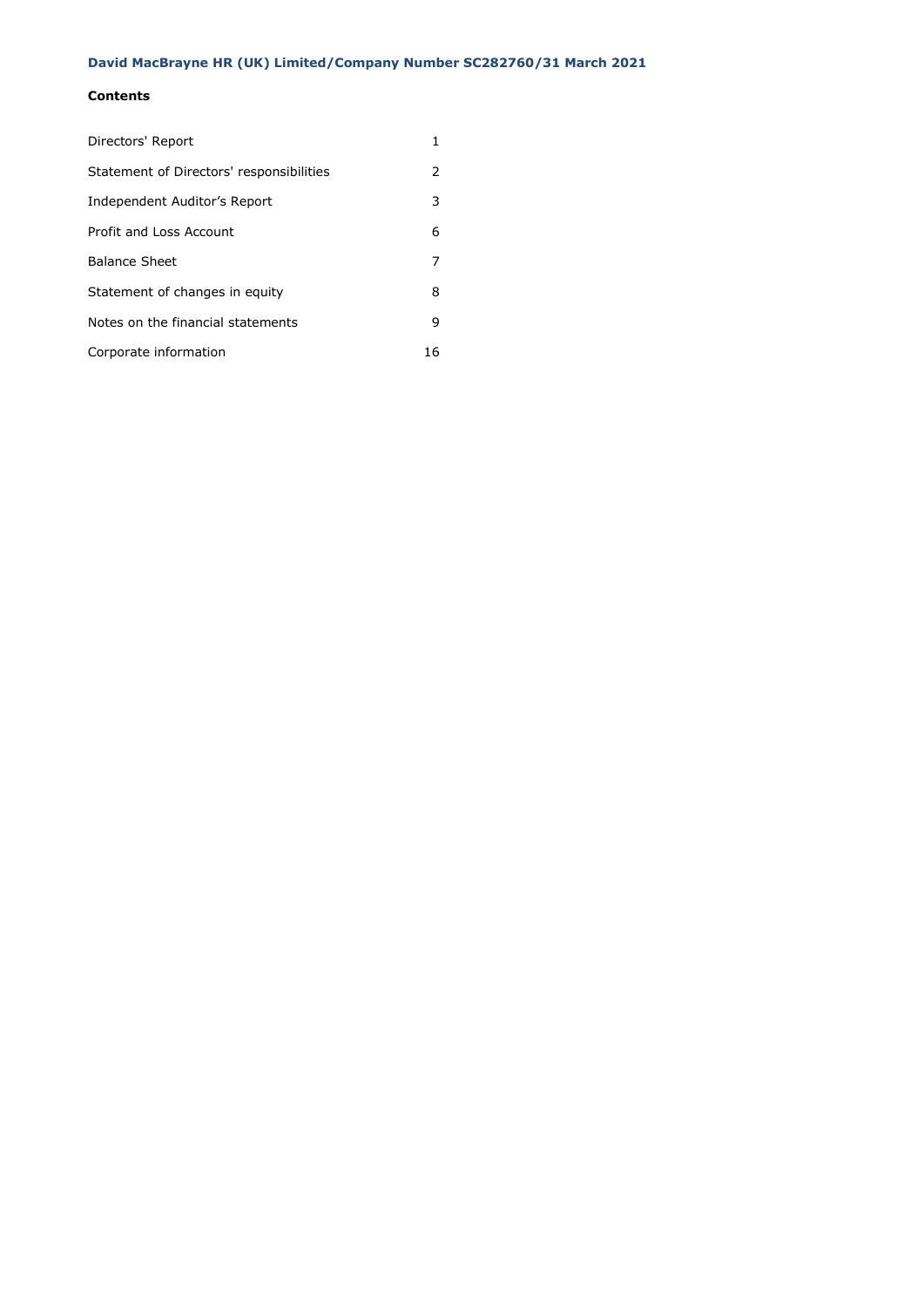### **Directors' Report**

The Directors present their Directors' Report and financial statements for the year ended 31 March 2021.

#### **Principal activity and business review**

The principal activity of the Company is to provide human resources, payroll and crewing services to the David MacBrayne Group of companies.

The Company made a profit before tax for the year of £40,000 (2020: £44,000). No dividends have been paid or proposed (2020: £200,000).

Key areas of the performance and development of the business include best practices in relation to human resources strategy and policy and procedures to ensure compliance with relevant legislation.

The key performance indicator for the company is to achieve a small profit each financial year.

## **Political and charitable donations**

The Company made no political or charitable donations during the year.

#### **Directors and their interests**

The Directors who held office during the year and up to the date of this report were as follows:

D C McGibbon R Drummond

None of the Directors had any disclosable interest in the shares of the Company.

#### **Financial instruments**

The Company enters into no complex financial instruments.

#### **Disclosure of information to Auditor**

The Directors who held office at the date of approval of this Directors' Report confirm that, so far as they are each aware, there is no relevant audit information of which the Company's auditor is unaware and each Director has taken all the steps that he ought to have taken as a Director to make himself aware of any relevant audit information and to establish that the Company's auditor is aware of that information.

## **Auditor**

A resolution to re-appoint KPMG LLP as auditor of the Company will be put to the members at the Annual General Meeting.

On behalf of the Board

 $k_1$ gti

R Drummond Director 3 November 2021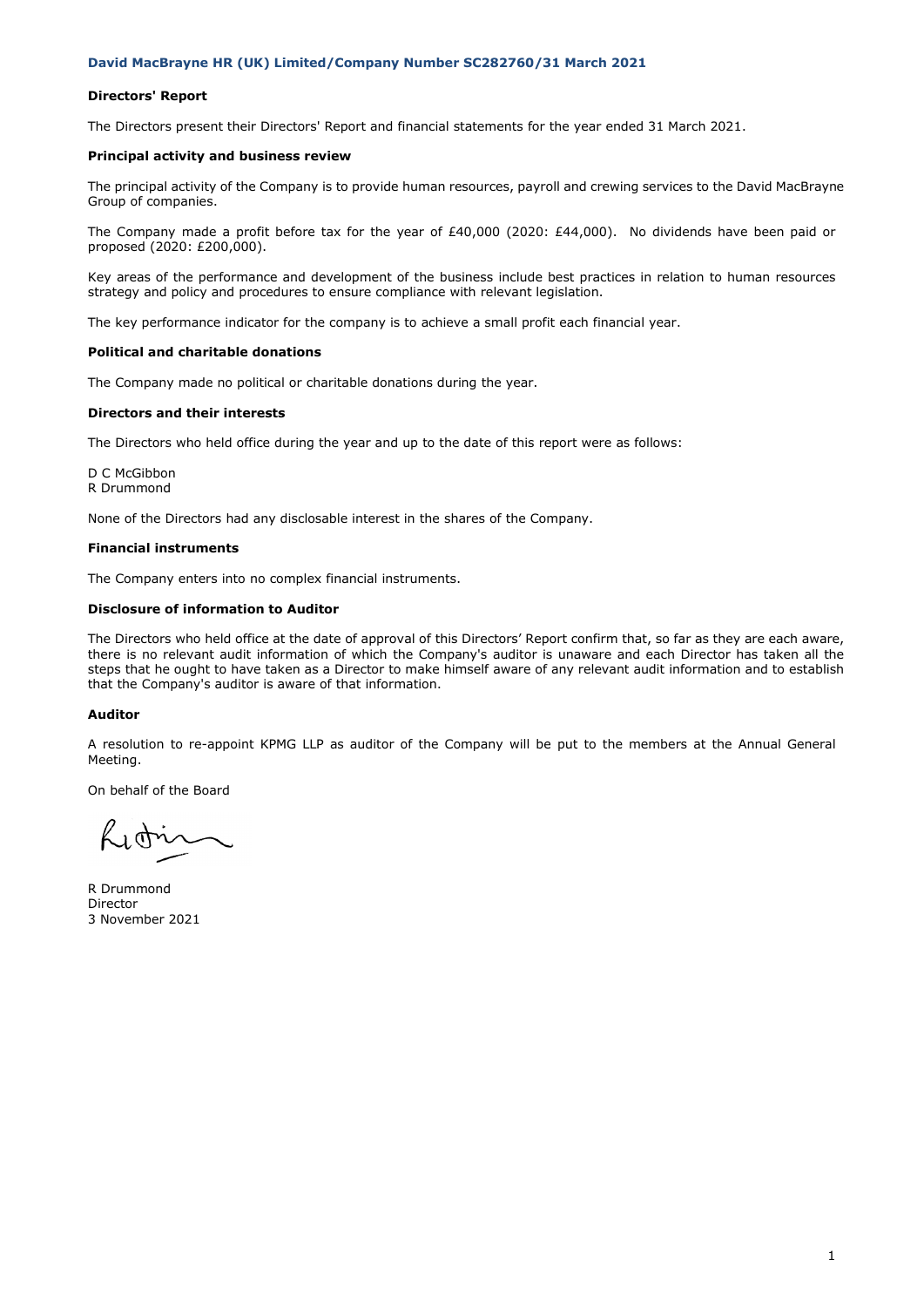# **Statement of Directors' responsibilities in respect of the Directors' Report and the financial statements**

The directors are responsible for preparing the Directors' Report and the financial statements in accordance with applicable law and regulations.

Company law requires the directors to prepare financial statements for each financial year. Under that law they have elected to prepare the financial statements in accordance with UK accounting standards and applicable law (UK Generally Accepted Accounting Practice), including FRS 101 *Reduced Disclosure Framework*.

Under company law the directors must not approve the financial statements unless they are satisfied that they give a true and fair view of the state of affairs of the company and of the profit or loss of the company for that period. In preparing these financial statements, the directors are required to:

- select suitable accounting policies and then apply them consistently;
- make judgements and estimates that are reasonable and prudent;
- state whether applicable UK accounting standards have been followed, subject to any material departures disclosed and explained in the financial statements;
- assess the company's ability to continue as a going concern, disclosing, as applicable, matters related to going concern; and
- use the going concern basis of accounting unless they either intend to liquidate the company or to cease operations, or have no realistic alternative but to do so.

The directors are responsible for keeping adequate accounting records that are sufficient to show and explain the company's transactions and disclose with reasonable accuracy at any time the financial position of the company and enable them to ensure that the financial statements comply with the Companies Act 2006. They are responsible for such internal control as they determine is necessary to enable the preparation of financial statements that are free from material misstatement, whether due to fraud or error, and have general responsibility for taking such steps as are reasonably open to them to safeguard the assets of the company and to prevent and detect fraud and other irregularities.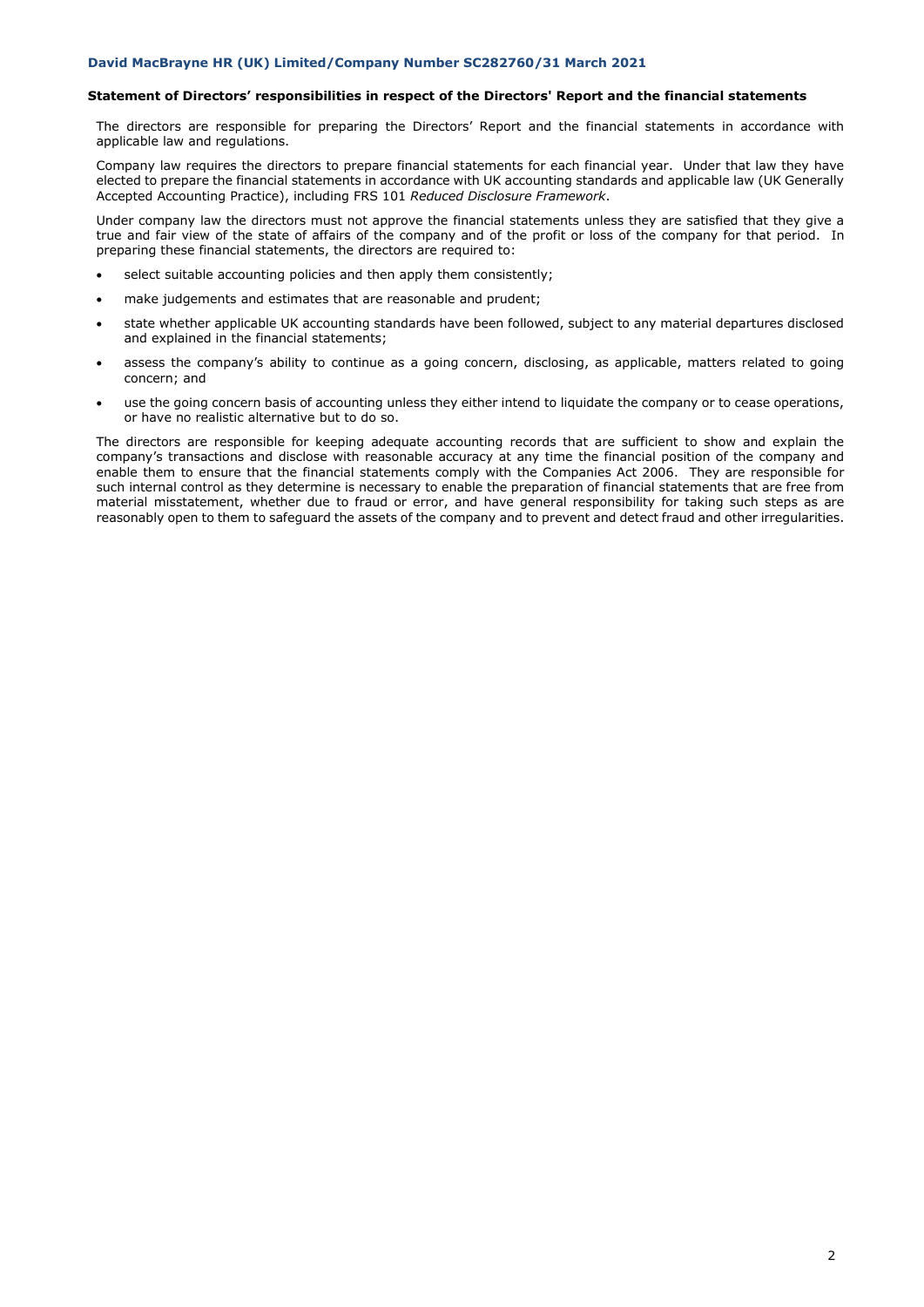# **Independent Auditor's Report to the members of David MacBrayne HR (UK) Limited**

# **Opinion**

We have audited the financial statements of David MacBrayne HR (UK) Limited ("the company") for the year ended 31 March 2021 which comprise the Profit and Loss Account, Balance Sheet, Statement of changes in equity and related notes, including the accounting policies in note 1.

In our opinion the financial statements:

- give a true and fair view of the state of the company's affairs as at 31 March 2021 and of its profit for the year then ended;
- have been properly prepared in accordance with UK accounting standards, including FRS 101 *Reduced Disclosure Framework*; and
- have been prepared in accordance with the requirements of the Companies Act 2006.

## **Basis for opinion**

We conducted our audit in accordance with International Standards on Auditing (UK) ("ISAs (UK)") and applicable law. Our responsibilities are described below. We have fulfilled our ethical responsibilities under, and are independent of the company in accordance with, UK ethical requirements including the FRC Ethical Standard. We believe that the audit evidence we have obtained is a sufficient and appropriate basis for our opinion.

## **Going concern**

The directors have prepared the financial statements on the going concern basis as they do not intend to liquidate the company or to cease its operations, and as they have concluded that the company's financial position means that this is realistic. They have also concluded that there are no material uncertainties that could have cast significant doubt over its ability to continue as a going concern for at least a year from the date of approval of the financial statements ("the going concern period").

In our evaluation of the directors' conclusions, we considered the inherent risks to the company's business model and analysed how those risks might affect the company's financial resources or ability to continue operations over the going concern period.

Our conclusions based on this work:

- we consider that the directors' use of the going concern basis of accounting in the preparation of the financial statements is appropriate;
- we have not identified, and concur with the directors' assessment that there is not, a material uncertainty related to events or conditions that, individually or collectively, may cast significant doubt on the company's ability to continue as a going concern for the going concern period.

However, as we cannot predict all future events or conditions and as subsequent events may result in outcomes that are inconsistent with judgements that were reasonable at the time they were made, the above conclusions are not a guarantee that the company will continue in operation.

#### **Fraud and breaches of laws and regulations – ability to detect**

*Identifying and responding to risks of material misstatement due to fraud*

To identify risks of material misstatement due to fraud ("fraud risks") we assessed events or conditions that could indicate an incentive or pressure to commit fraud or provide an opportunity to commit fraud. Our risk assessment procedures included:

- Enquiring of directors, as to the Company's high-level policies and procedures to prevent and detect fraud, and the Company's channel for "whistleblowing", as well as whether they have knowledge of any actual, suspected or alleged fraud.
- Using analytical procedures to identify any unusual or unexpected relationships.

We communicated identified fraud risks throughout the audit team and remained alert to any indications of fraud throughout the audit.

As required by auditing standards, and taking into account our overall knowledge of the control environment, we perform procedures to address the risk of management override of controls, in particular the risk that company management may be in a position to make inappropriate accounting entries and the risk of bias in accounting estimates. On this audit we do not believe there is a fraud risk related to revenue recognition because the Company's revenues consist entirely of routine, non-complex transactions which are subject to systematic processing and do not require significant judgements.

# We did not identify any additional fraud risks.

We performed procedures including identifying journal entries and other adjustments to test based on risk criteria and comparing the identified entries to supporting documentation. These included those posted by senior finance management, those including key words in description and those posted to unrelated accounts.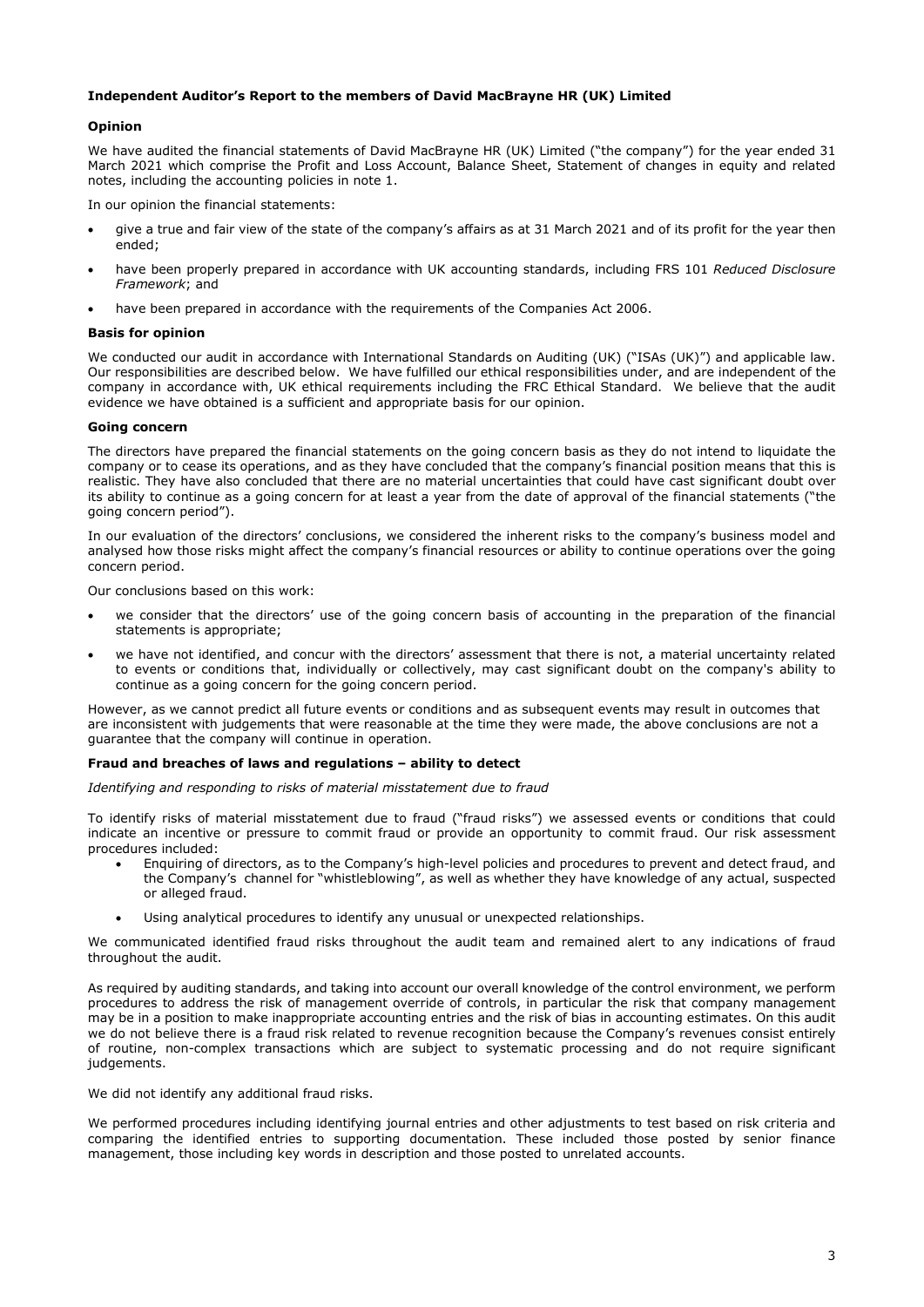# **Independent Auditor's Report to the members of David MacBrayne HR (UK) Limited** *(continued)*

#### *Identifying and responding to risks of material misstatement due to non-compliance with laws and regulations*

We identified areas of laws and regulations that could reasonably be expected to have a material effect on the financial statements from our general commercial and sector experience, through discussion with the directors and other management (as required by auditing standards), and discussed with the directors and other management the policies and procedures regarding compliance with laws and regulations.

We communicated identified laws and regulations throughout our team and remained alert to any indications of noncompliance throughout the audit.

The potential effect of these laws and regulations on the financial statements varies considerably.

Firstly, the Company is subject to laws and regulations that directly affect the financial statements including financial reporting legislation (including related companies legislation), distributable profits legislation and taxation legislation and we assessed the extent of compliance with these laws and regulations as part of our procedures on the related financial statement items.

Secondly, the Company is subject to many other laws and regulations where the consequences of non-compliance could have a material effect on amounts or disclosures in the financial statements, for instance through the imposition of fines or litigation. We identified the following areas as those most likely to have such an effect: health and safety, employment law. Auditing standards limit the required audit procedures to identify non-compliance with these laws and regulations to enquiry of the directors and other management and inspection of regulatory and legal correspondence, if any. Therefore if a breach of operational regulations is not disclosed to us or evident from relevant correspondence, an audit will not detect that breach.

#### *Context of the ability of the audit to detect fraud or breaches of law or regulation*

Owing to the inherent limitations of an audit, there is an unavoidable risk that we may not have detected some material misstatements in the financial statements, even though we have properly planned and performed our audit in accordance with auditing standards. For example, the further removed non-compliance with laws and regulations is from the events and transactions reflected in the financial statements, the less likely the inherently limited procedures required by auditing standards would identify it.

In addition, as with any audit, there remained a higher risk of non-detection of fraud, as these may involve collusion, forgery, intentional omissions, misrepresentations, or the override of internal controls. Our audit procedures are designed to detect material misstatement. We are not responsible for preventing non-compliance or fraud and cannot be expected to detect non-compliance with all laws and regulations.

#### **Directors' report**

The directors are responsible for the directors' report. Our opinion on the financial statements does not cover that report and we do not express an audit opinion thereon.

Our responsibility is to read the directors' report and, in doing so, consider whether, based on our financial statements audit work, the information therein is materially misstated or inconsistent with the financial statements or our audit knowledge. Based solely on that work:

- we have not identified material misstatements in the directors' report;
- in our opinion the information given in that report for the financial year is consistent with the financial statements; and
- in our opinion that report has been prepared in accordance with the Companies Act 2006.

#### **Matters on which we are required to report by exception**

Under the Companies Act 2006 we are required to report to you if, in our opinion:

- adequate accounting records have not been kept, or returns adequate for our audit have not been received from branches not visited by us; or
- the financial statements are not in agreement with the accounting records and returns; or
- certain disclosures of directors' remuneration specified by law are not made; or
- we have not received all the information and explanations we require for our audit; or
- the directors were not entitled to take advantage of the small companies exemption from the requirement to prepare a strategic report.

We have nothing to report in these respects.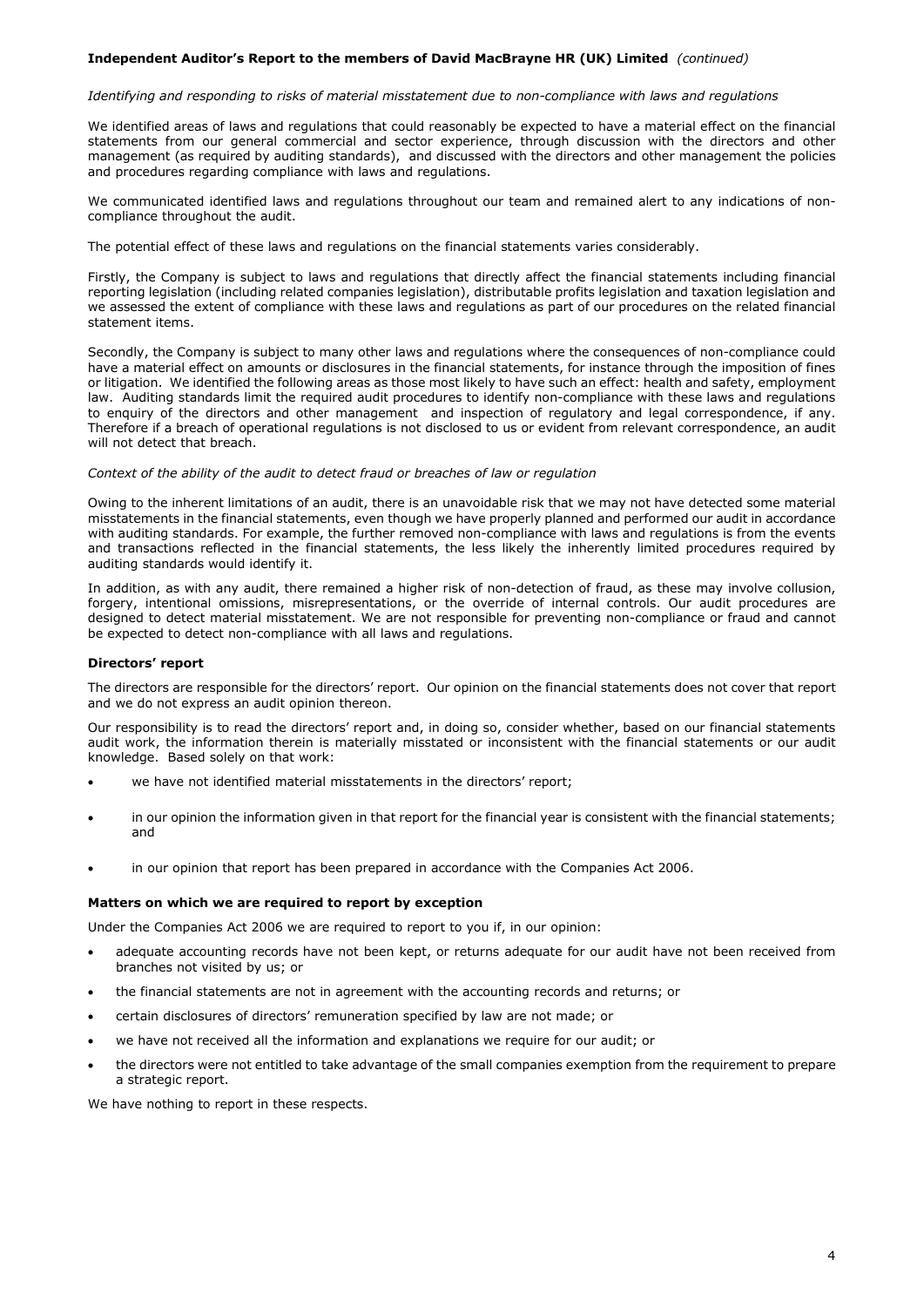# **Independent Auditor's Report to the members of David MacBrayne HR (UK) Limited** *(continued)*

### **Directors' responsibilities**

As explained more fully in their statement set out on page 2, the directors are responsible for: the preparation of the financial statements and for being satisfied that they give a true and fair view; such internal control as they determine is necessary to enable the preparation of financial statements that are free from material misstatement, whether due to fraud or error; assessing the company's ability to continue as a going concern, disclosing, as applicable, matters related to going concern; and using the going concern basis of accounting unless they either intend to liquidate the company or to cease operations, or have no realistic alternative but to do so.

## **Auditor's responsibilities**

Our objectives are to obtain reasonable assurance about whether the financial statements as a whole are free from material misstatement, whether due to fraud or error, and to issue our opinion in an auditor's report. Reasonable assurance is a high level of assurance, but does not guarantee that an audit conducted in accordance with ISAs (UK) will always detect a material misstatement when it exists. Misstatements can arise from fraud or error and are considered material if, individually or in aggregate, they could reasonably be expected to influence the economic decisions of users taken on the basis of the financial statements.

A fuller description of our responsibilities is provided on the FRC's website at [www.frc.org.uk/auditorsresponsibilities.](http://www.frc.org.uk/auditorsresponsibilities)

#### **The purpose of our audit work and to whom we owe our responsibilities**

This report is made solely to the company's members, as a body, in accordance with Chapter 3 of Part 16 of the Companies Act 2006. Our audit work has been undertaken so that we might state to the company's members those matters we are required to state to them in an auditor's report and for no other purpose. To the fullest extent permitted by law, we do not accept or assume responsibility to anyone other than the company and the company's members, as a body, for our audit work, for this report, or for the opinions we have formed.

Michael Wilkie

**Michael Wilkie (Senior Statutory Auditor) for and on behalf of KPMG LLP, Statutory Auditor** *Chartered Accountants* 319 St Vincent Street Glasgow G2 5AS

4 November 2021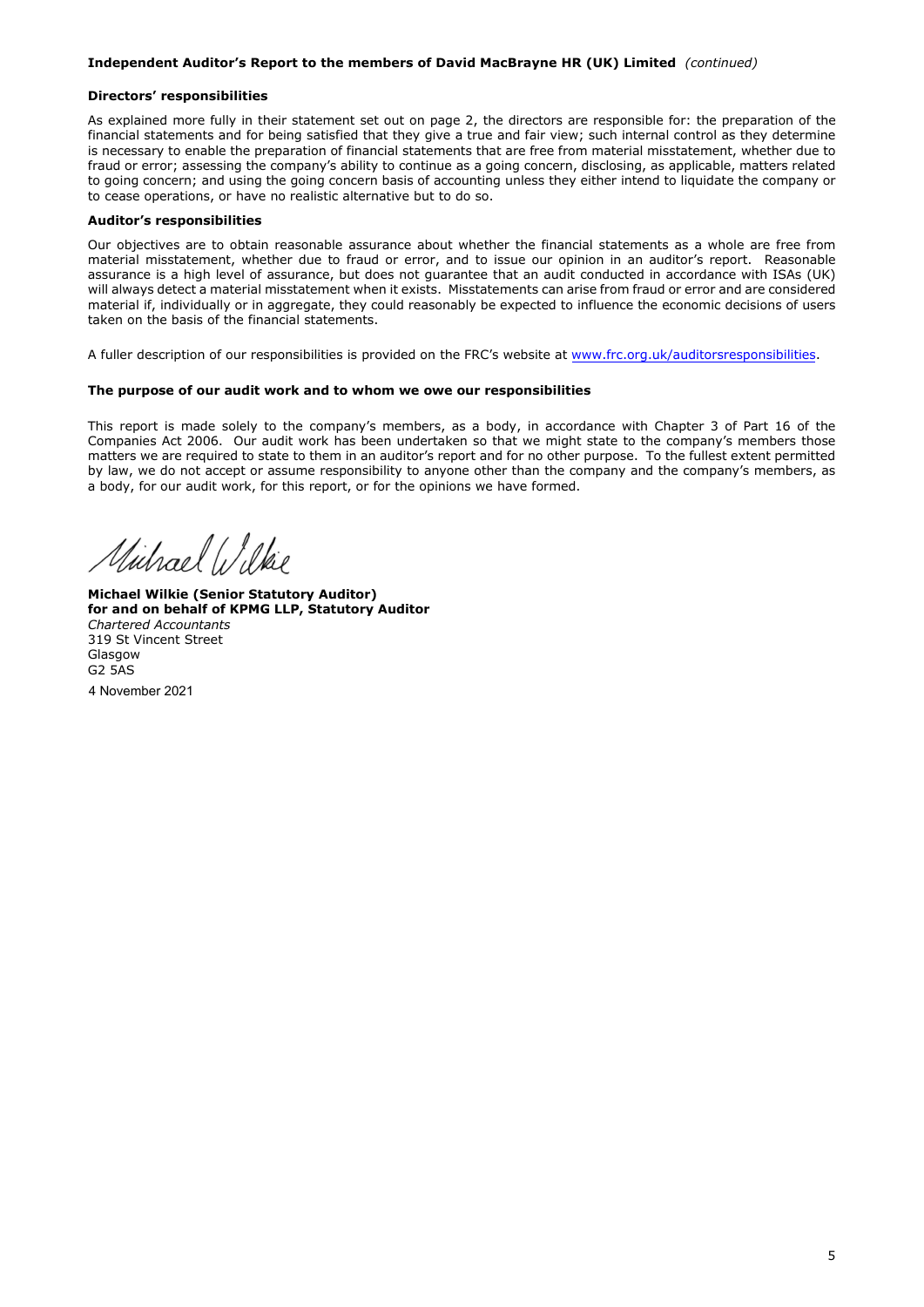# **Profit and Loss Account for the year ended 31 March 2021**

|                               | Note           | 2021<br>£000 | 2020<br>£000 |
|-------------------------------|----------------|--------------|--------------|
| <b>Turnover</b>               | $\overline{2}$ | 2,692        | 2,869        |
| Cost of sales                 |                | (2, 564)     | (2, 722)     |
| <b>Gross profit</b>           |                | 128          | 147          |
| Administrative expenses       |                | (88)         | (104)        |
| <b>Operating profit</b>       |                | 40           | 43           |
| Interest receivable           | 3              |              | $\mathbf{1}$ |
| <b>Profit before taxation</b> | 3              | 40           | 44           |
| Tax                           | 5              | (9)          | (7)          |
| Profit for the financial year |                | 31           | 37           |
|                               |                |              |              |

All results relate to continuing operations.

There has been no other comprehensive income for the year.

The accompanying notes are an integral part of these financial statements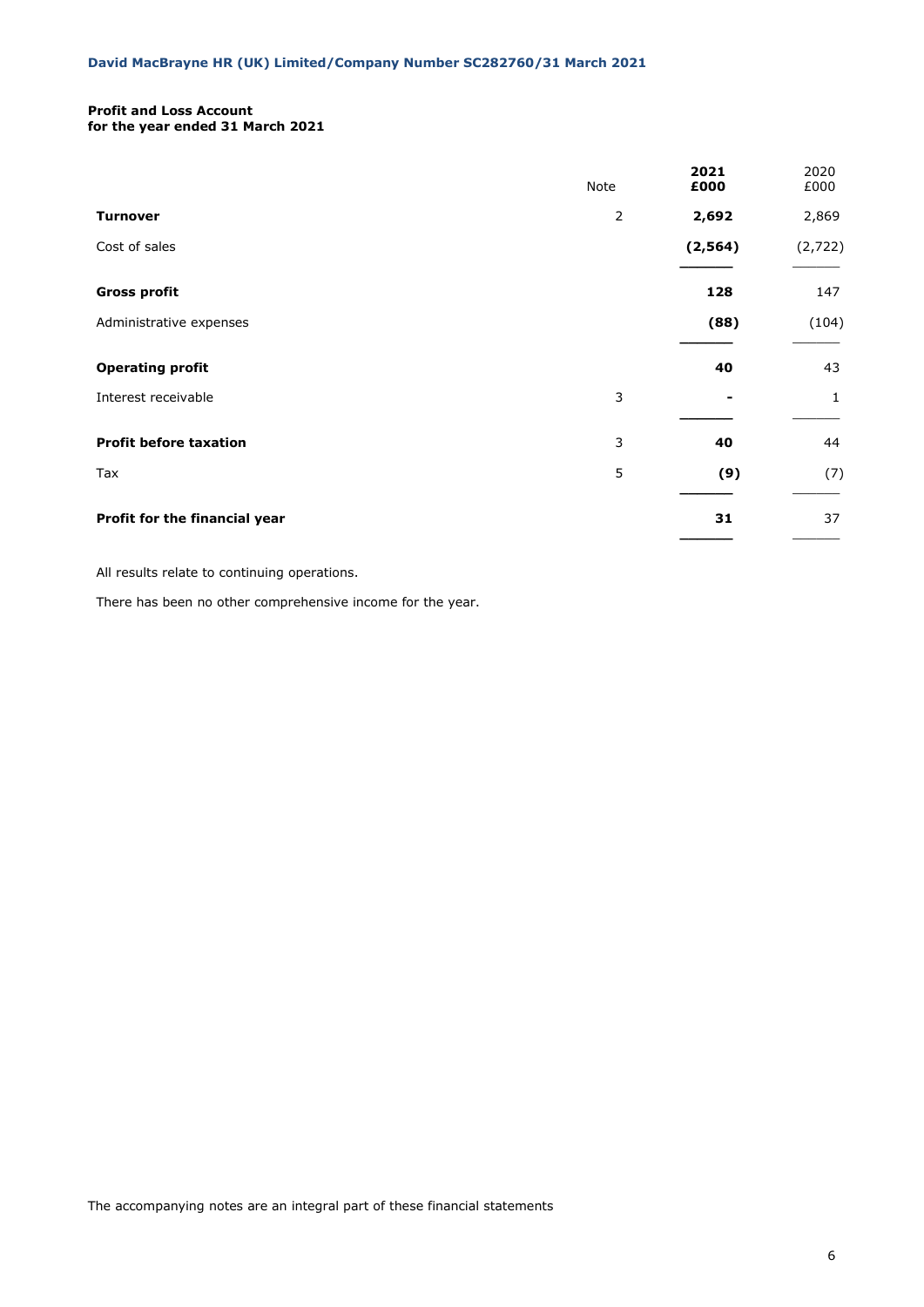# **Balance Sheet as at 31 March 2021**

|                                                                                   | Note | 2021<br>£000 | 2020<br>£000 |
|-----------------------------------------------------------------------------------|------|--------------|--------------|
| <b>Current assets</b><br><b>Debtors</b><br>Cash at bank and in hand               | 6    | 245<br>315   | 662<br>208   |
| Deferred tax                                                                      | 8    | 5<br>565     | 6<br>876     |
| <b>Creditors</b><br>Amounts falling due within one year                           | 7    | (437)        | (779)        |
| <b>Net current assets</b>                                                         |      | 128          | 97           |
| <b>Capital and reserves</b><br>Called up share capital<br>Profit and loss account | 9    | 128          | 97           |
| <b>Shareholder's funds</b>                                                        |      | 128          | 97           |

These financial statements were approved by the Board of Directors and signed on 3 November 2021 on its behalf by:

D & megblom

D C McGibbon, Chairman R L Drummond, Director

Lidrin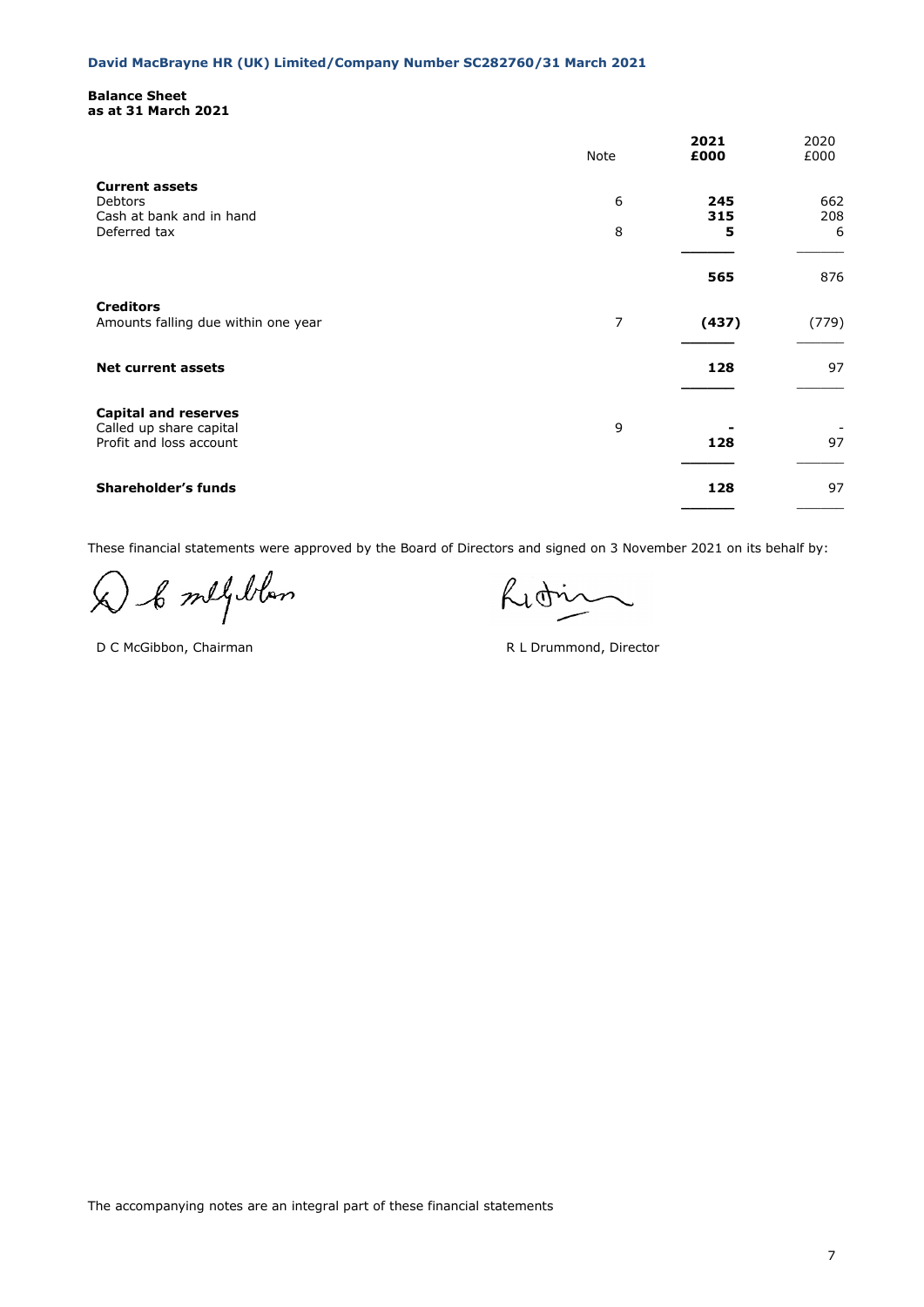# **Statement of changes in equity**

|                                                                  | <b>Called Up</b><br><b>Share</b><br>Capital<br>£000 | <b>Profit and</b><br>Loss<br>Account<br>£000 | Total<br>Equity<br>£000 |
|------------------------------------------------------------------|-----------------------------------------------------|----------------------------------------------|-------------------------|
| Balance at 1 April 2019                                          |                                                     | 260                                          | 260                     |
| Total comprehensive income for the period<br>Profit for the year |                                                     | 37                                           | 37                      |
| Total comprehensive income for the period                        |                                                     | 37                                           | 37                      |
| <b>Total distributions to owners</b><br><b>Dividends</b>         |                                                     | (200)                                        | (200)                   |
| <b>Balance at 31 March 2020</b>                                  |                                                     | 97                                           | 97                      |

|                                                                  | <b>Called Up</b><br><b>Share</b><br>Capital<br>£000 | <b>Profit and</b><br>Loss<br><b>Account</b><br>£000 | Total<br>Equity<br>£000 |
|------------------------------------------------------------------|-----------------------------------------------------|-----------------------------------------------------|-------------------------|
| Balance at 1 April 2020                                          |                                                     | 97                                                  | 97                      |
| Total comprehensive income for the period<br>Profit for the year |                                                     | 31                                                  | 31                      |
| Total comprehensive income for the period                        |                                                     | 31                                                  | 31                      |
| Balance at 31 March 2021                                         |                                                     | 128                                                 | 128                     |

The accompanying notes are an integral part of these financial statements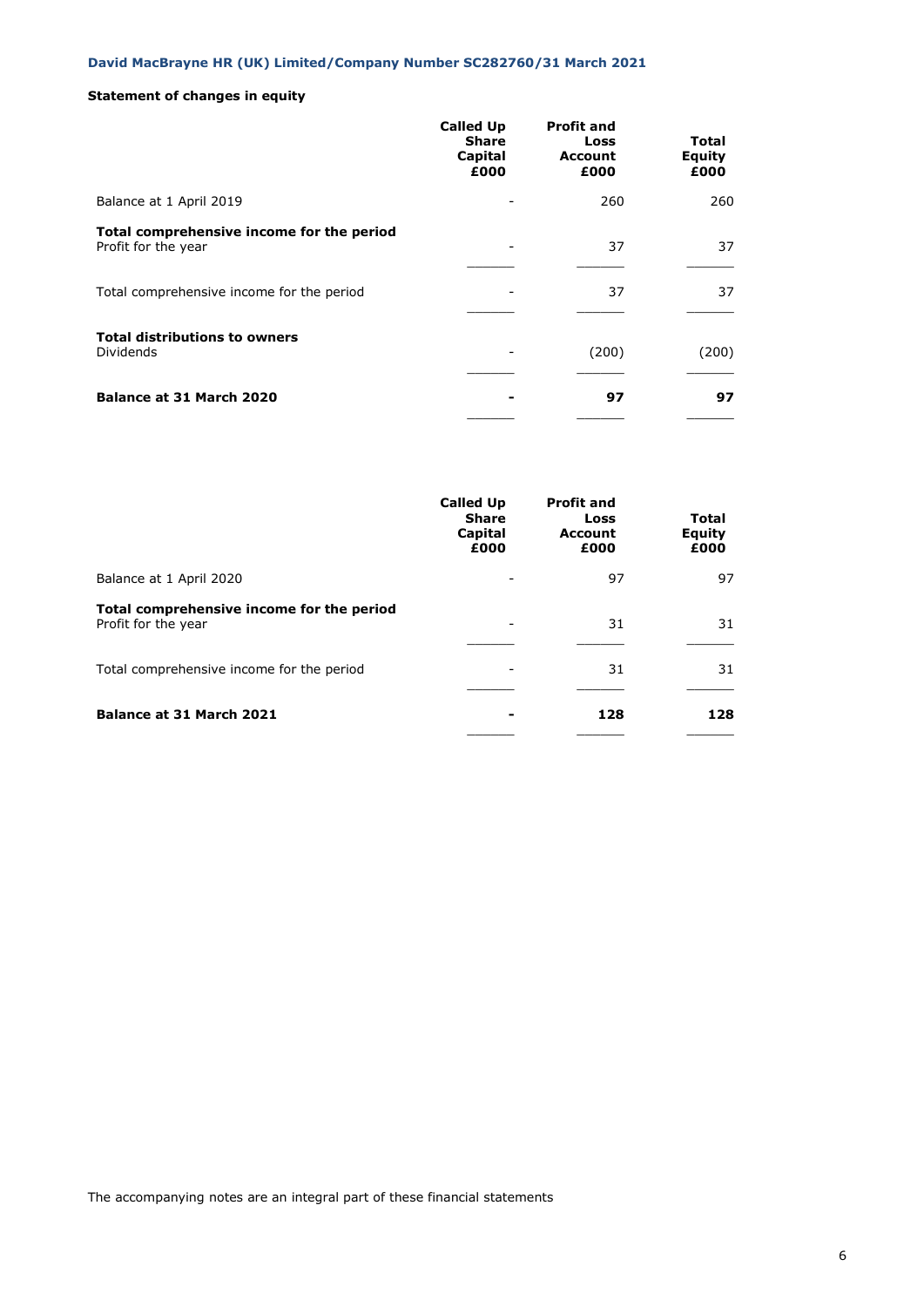#### **1. Accounting policies**

David MacBrayne HR (UK) Limited is a company incorporated and domiciled in the UK.

These financial statements were prepared in accordance with Financial Reporting Standard 101 *Reduced Disclosure Framework ("FRS 101")*

In preparing these financial statements, the Company applies the recognition, measurement and disclosure requirements of International Financial Reporting Standards as adopted by the EU ("Adopted IFRSs"), but makes amendments where necessary in order to comply with Companies Act 2006 and has set out below where advantage of the FRS 101 disclosure exemptions has been taken.

In these financial statements, the Company has applied the exemptions available under FRS 101 in respect of the following disclosures:-

- a Cash Flow Statement and related notes
- disclosure in respect of capital management
- the effects of new but not yet effective IFRSs
- an additional balance sheet for the beginning of the earliest comparative period
- disclosures in respect of the compensation of Key Management Personnel.

As the consolidated financial statements of David MacBrayne Limited include the equivalent disclosures, the Company has also taken the exemptions under FRS 101 available in respect of the following disclosures:-

• the disclosures required by IFRS 7 and IFRS 13 regarding financial instrument disclosures have not been provided.

#### *Impact of Brexit*

After the end of the Brexit transition period (31 December 2020) the UK ceased to be subject to EU law. Under theEuropean Union (Withdrawal) Act 2018, all existing IFRSs adopted by the EU at that time have been 'frozen' into UK law thus were considered as in force in the UK at the end of the transition period. Adoptions, interpretations and amendments of IFRS adopted by the EU after the end of the transition period will no longer apply in the UK. For subsequent financial years, companies must use UK-adopted IFRS. At the end of the transition period, those standards will be identical to the EUadopted IFRS in force on that date, but subsequently the UK has established its own endorsement process to adopt UKadopted IFRS, interpretations and amendments of IFRS. For the year ended 31 March 2021, UK companies therefore have the option to use any standards which have been adopted for use within the UK in addition to the frozen EU-adopted IFRS. In previous years, the Accounts have been prepared in accordance with FRS 101 applying the recognition, measurement and disclosure requirements of IFRS as adopted by the EU at the date of approval of the Accounts and which were mandatory for each financial year. In line with the above, the Accounts for the year ended 31 March 2021 have been prepared in accordance with FRS 101 applying the 'frozen' IFRS as adopted by the EU in accordance with the International Accounting Standards and European Public Limited Liability Company (Amendment etc.) (EU Exit) Regulations 2019. The Accounts for financial year beginning 1 April 2021, will be prepared in accordance with FRS 101 applying the recognition, measurement and disclosure requirements of IFRS as adopted by the UK. The changes in the way that IFRS are described as a result of the UK's exit from the EU, including the move to UK adopted IFRS for accounting periods starting on or after 1 April 2021, do not represent a change in the basis of preparation which would necessitate a prior year restatement.

#### **(a) Basis of preparation**

These financial statements were prepared in accordance with Financial Reporting Standard 101 Reduced Disclosure Framework ("FRS 101"). In preparing these financial statements, the Company applies the recognition, measurement and disclosure requirements of international accounting standards in conformity with the requirements of the Companies Act 2006 [("Adopted IFRSs")], but makes amendments where necessary in order to comply with Companies Act 2006 and has set out below where advantage of the FRS 101 disclosure exemptions has been taken.

#### *Going concern*

The company has recorded a profit after tax in the current financial year and the company's balance sheet shows that it has net current assets of £128,000 as at 31 March 2021. As at 31 March 2021 the financial statements have been prepared on a going concern basis which the directors consider to be appropriate for the following reasons.

For the purposes of the directors' assessment of the company's going concern position and to satisfy them of the company's ability to pay its liabilities as they fall due, the directors have prepared a company cash flow statement for a period of 12 months from the date of approval of these financial statements. The cash flow forecasts indicate that, after taking account of severe but plausible downsides including the impact of the COVID-19 pandemic, the company's existing resources are sufficient to enable it to trade and pay its liabilities as they fall due for the forecast period.

Consequently, the directors are confident that the company will have sufficient funds to continue to meet its liabilities as they fall due for at least 12 months from the date of approval of the financial statements and therefore have prepared the financial statements on a going concern basis.

#### *Impact of newly effective standards*

There are no new accounting standards that are expected to have an impact on the company.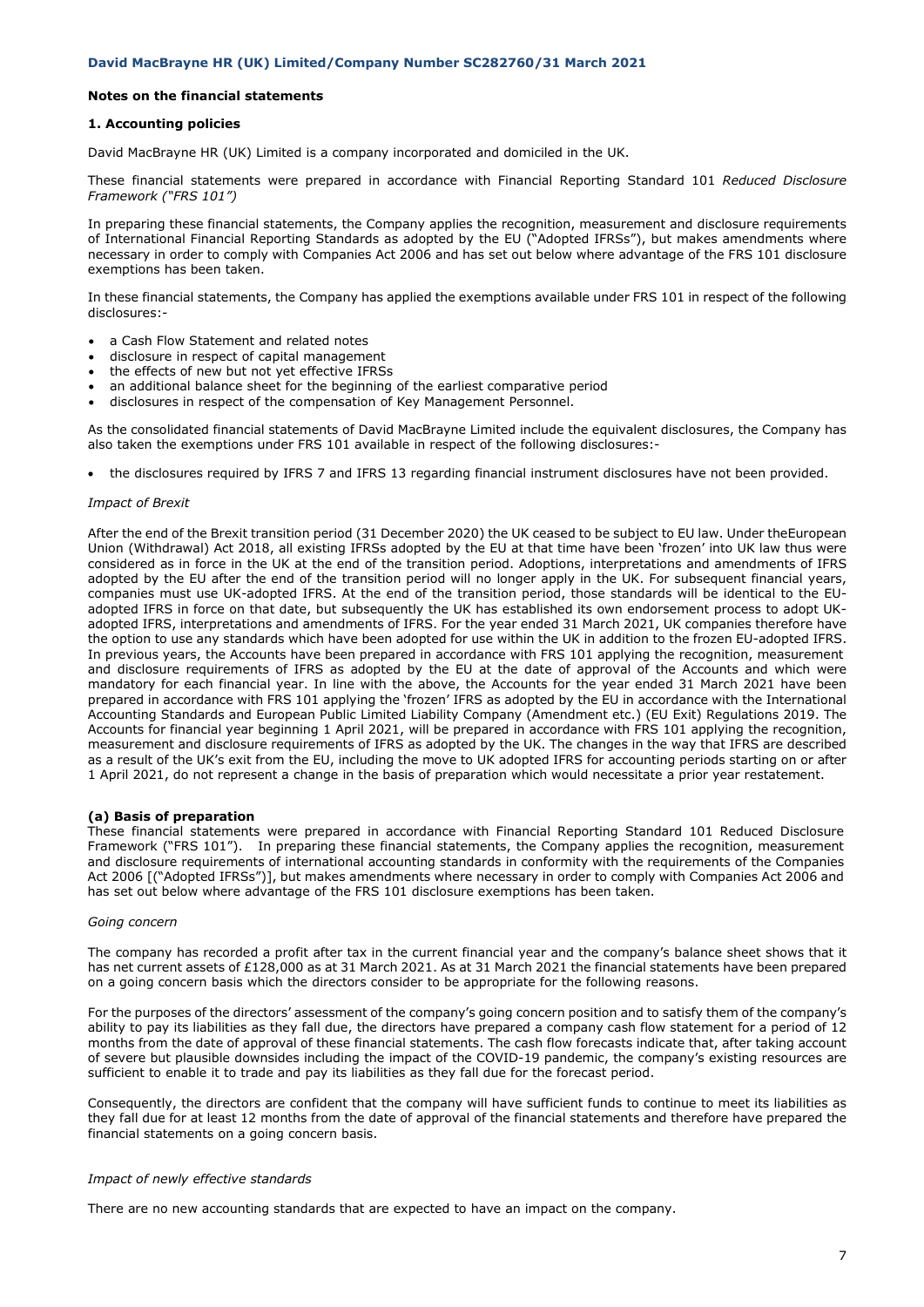# **1. Accounting policies (continued)**

# **(b) Revenue**

Accounting policy for revenue is described in note 2.

#### **(c) Taxation**

The charge for taxation is based upon the result for the year end, where appropriate, takes into account tax deferred because of timing differences between the treatment of certain items for taxation and accounting purposes.

# **(d) Pensions**

The Company participates in the CalMac Pension Fund which provides benefits based on final pensionable salary.

Accordingly, as required by FRS 101: Retirement Benefits, the Company accounts for the scheme as if it were a defined contribution scheme. As a result, the amount charged to the profit and loss account represents the contributions payable to the scheme in respect of the accounting period.

The Company also operates a stakeholder pension scheme for auto enrolment purposes.

#### **(e) Financial instruments**

(i) Recognition and initial measurement

Trade receivables and debt securities issued are initially recognised when they are originated. All other financial assets and financial liabilities are initially recognised when the Company becomes a party to the contractual provisions of the instrument.

A financial asset (unless it is a trade receivable without a significant financing component) or financial liability is initially measured at fair value plus, for an item not at FVTPL, transaction costs that are directly attributable to its acquisition or issue. A trade receivable without a significant financing component is initially measured at the transaction price.

(ii) Classification and subsequent measurement

### *Financial assets*

#### *(a) Classification*

On initial recognition, a financial asset is classified as measured at: amortised cost; FVOCI - debt investment; FVOCI – equity investment; or FVTPL.

Financial assets are not reclassified subsequent to their initial recognition unless the Company changes its business model for managing financial assets in which case all affected financial assets are reclassified on the first day of the first reporting period following the change in the business model.

A financial asset is measured at amortised cost if it meets both of the following conditions:

- it is held within a business model whose objective is to hold assets to collect contractual cash flows; and
- its contractual terms give rise on specified dates to cash flows that are solely payments of principal and interest on the principal amount outstanding.

On initial recognition of an equity investment that is not held for trading, the Company may irrevocably elect to present subsequent changes in the investment's fair value in OCI. This election is made on an investment-by-investment basis.

All financial assets not classified as measured at amortised cost or FVOCI as described above are measured at FVTPL. This includes all derivative financial assets. On initial recognition, the Company may irrevocably designate a financial asset that otherwise meets the requirements to be measured at amortised cost or at FVOCI as at FVTPL if doing so eliminates or significantly reduces an accounting mismatch that would otherwise arise.

Investments in joint ventures and subsidiaries are carried at cost less impairment.

#### *Cash and cash equivalents*

Cash and cash equivalents comprise cash balances held with the bank.

*(b) Subsequent measurement and gains and losses*

*Financial assets at FVTPL -* these assets (other than derivatives designated as hedging instruments) are subsequently measured at fair value. Net gains and losses, including any interest or dividend income, are recognised in profit or loss.

*Financial assets at amortised cost -* these assets are subsequently measured at amortised cost using the effective interest method. The amortised cost is reduced by impairment losses. Interest income, foreign exchange gains and losses and impairment are recognised in profit or loss. Any gain or loss on derecognition is recognised in profit or loss.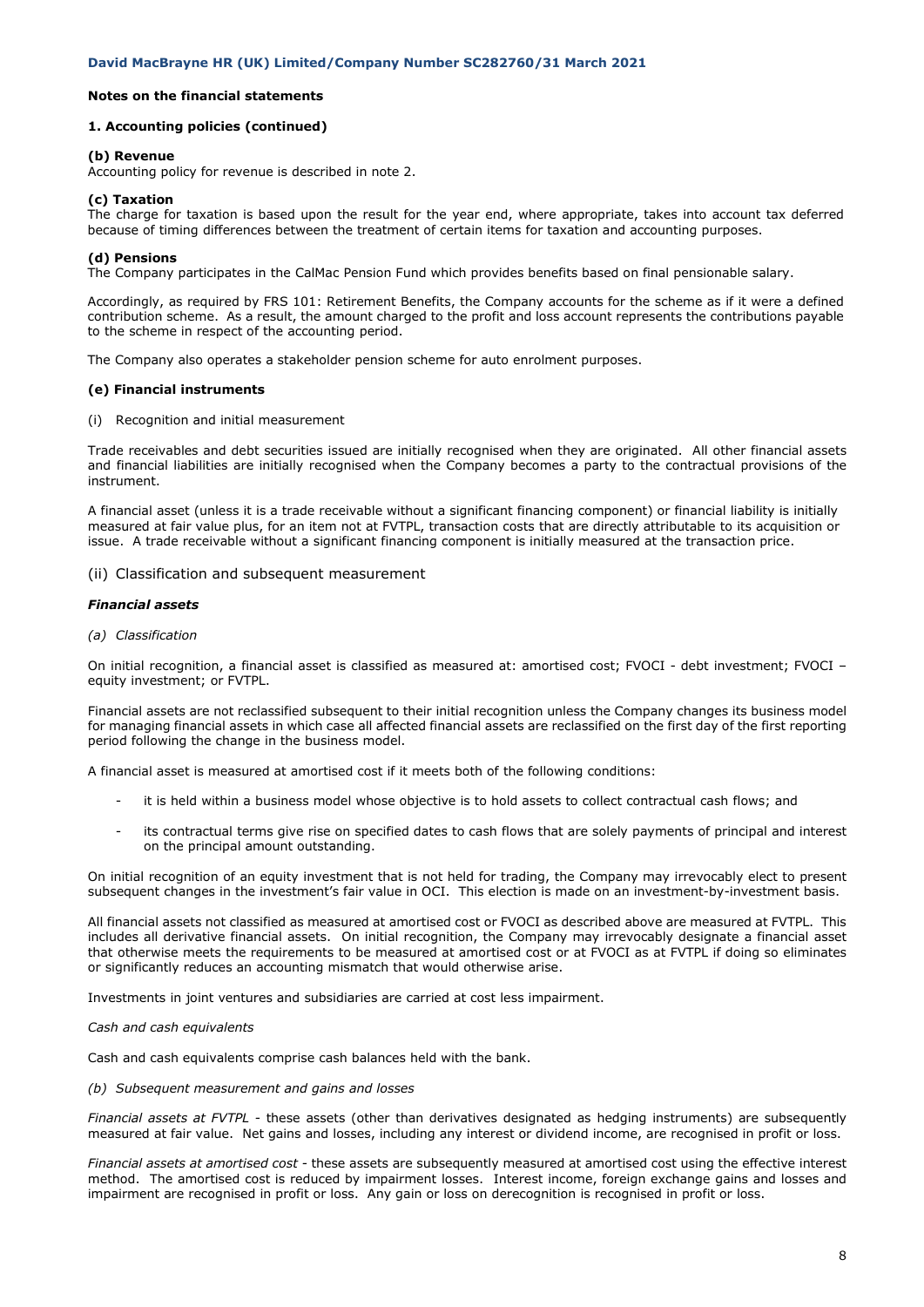# **1. Accounting policies (continued)**

#### *Financial liabilities and equity*

Financial instruments issued by the Company are treated as equity only to the extent that they meet the following two conditions:

- (a) they include no contractual obligations upon the Company to deliver cash or other financial assets or to exchange financial assets or financial liabilities with another party under conditions that are potentially unfavourable to the Company; and
- (b) where the instrument will or may be settled in the Company's own equity instruments, it is either a non-derivative that includes no obligation to deliver a variable number of the Company's own equity instruments or is a derivative that will be settled by the Company's exchanging a fixed amount of cash or other financial assets for a fixed number of its own equity instruments.

To the extent that this definition is not met, the proceeds of issue are classified as a financial liability. Where the instrument so classified takes the legal form of the Company's own shares, the amounts presented in these financial statements for called up share capital and share premium account exclude amounts in relation to those shares.

Financial liabilities are classified as measured at amortised cost or FVTPL. A financial liability is classified at at FVTPL if it is classified as held-for-trading, it is a derivative or it is designated as such on initial recognition. Financial liabilities at FVTPL are measured at fair value and net gains and losses, including any interest expense, are recognised in profit or loss. Other financial liabilities are subsequently measured at amortised cost using the effective interest method. Interest expense and foreign exchange gains and losses are recognised in profit or loss. Any gain or loss on derecognition is also recognised in profit or loss.

#### (iii) Impairment

The Company recognises loss allowances for expected credit losses (ECLs) on financial assets measured at amortised cost, debt investments measured at FVOCI and contract assets (as defined in IFRS 15).

The Company measures loss allowances at an amount equal to lifetime ECL, except for other debt securities and bank balances for which credit risk (i.e. the risk of default occurring over the expected life of the financial instrument) has not increased significantly since initial recognition, which are measured as twelve-month ECL.

Loss allowances for trade receivables and contract assets are always measured at an amount equal to lifetime ECL.

When determining whether the credit risk of a financial asset has increased significantly since initial recognition and when estimating ECL, the Company considers reasonable and supportable information that is relevant and available without undue cost or effort. This includes both quantitative and qualitative information and analysis, based on the Company's historical experience and informed credit assessment and including forward-looking information.

The Company assumes that the credit risk on a financial asset has increased significantly if it is more than 30 days past due.

The Company considers a financial asset to be in default when:

- the borrower is unlikely to pay its credit obligations to the Company in full, without recourse by the Company to actions such as realising security (if any is held); or
- the financial asset is more than 90 days past due.

Lifetime ECLs are the ECLs that result from all possible default events over the expected life of a financial instrument.

Twelve-month ECLs are the portion of ECLs that result from default events that are possible within the twelve months after the reporting date, or a shorter period if the expected life of the instrument is less than twelve months.

The maximum period considered when estimating ECLs is the maximum contractual period over which the Company is exposed to credit risk.

#### *Measurement of ECLs*

ECLs are a probability-weighted estimate of credit losses. Credit losses are measured as the present value of all cash shortfalls (i.e. the difference between the cash flows due to the entity in accordance with the contract and the cash flows that the Company expects to receive.) ECLs are discounted at the effective interest rate of the financial asset.

#### *Credit-impaired financial assets*

At each reporting date, the Company assesses whether financial assets carried at amortised cost and debt securities at FVOCI are credit-impaired. A financial asset is 'credit-impaired' when one or more events that have a detrimental impact on the estimated future cash flows of the financial asset have occurred.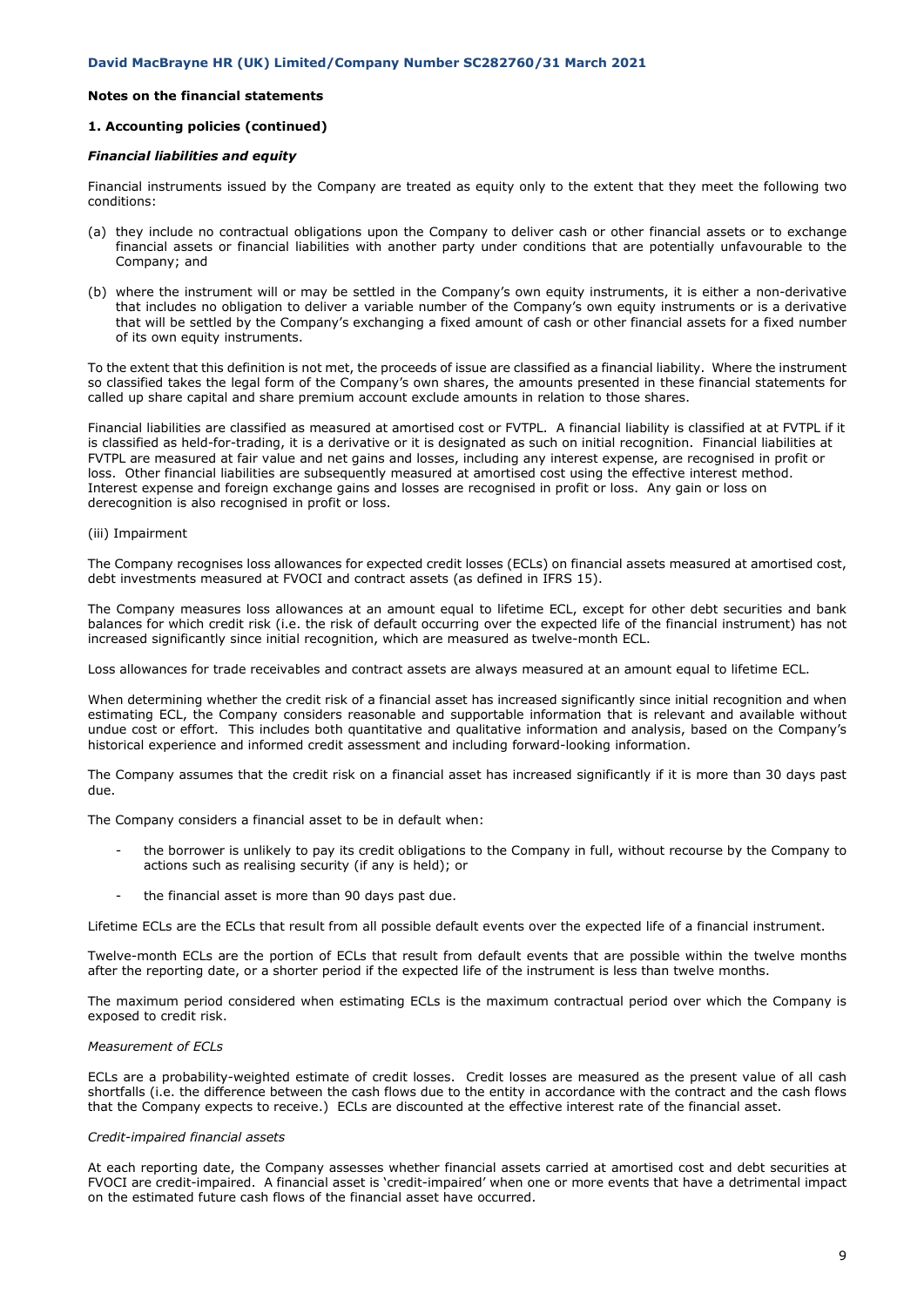# **Notes on the financial statements**

# **1. Accounting policies (continued)**

#### *Write-offs*

The gross carrying amount of a financial asset is written off (either partially or in full) to the extent that there is no realistic prospect of recovery.

## **2. Turnover**

The Company recognises revenue when it transfers control of service to the customer.

|                                                           |             | 2021<br>£000 | 2020<br>£000 |
|-----------------------------------------------------------|-------------|--------------|--------------|
| management fees<br>Inter Group<br>$\sim$<br>Other revenue | 2,641<br>51 | 2,827<br>42  |              |
|                                                           |             | 2,692        | 2,869        |

Turnover represents the net value of human resource services invoiced excluding VAT. There are no contract assets or liabilities associated with these contracts at the balance sheet date. Receivables are disclosed within note 6.

# **3. Profit before tax**

The Profit is stated after charging/(crediting):

|                        |                                                   | 2021 | 2020 |
|------------------------|---------------------------------------------------|------|------|
|                        |                                                   | £000 | £000 |
| Auditor's remuneration | audit of these financial statements<br>$\sim 100$ |      |      |
|                        | other services relating to tax<br>$\sim$          |      | 4    |
|                        | advisory<br>$\sim$                                | 13   |      |
| Agency staff costs     |                                                   |      | 4    |
| Interest receivable    | bank                                              |      |      |
|                        |                                                   |      |      |

#### **4. Employee information**

#### **Staff costs**

The aggregate payroll costs were as follows:

|                       | 2021<br>£000 | 2020<br>£000 |
|-----------------------|--------------|--------------|
| Wages and salaries    | 1,253        | 1,214        |
| Social security costs | 144          | 136          |
| Other pension costs   | 321          | 288          |
|                       | 1,718        | 1,638        |
|                       |              |              |

#### **Employee numbers**

The average number of persons employed by the Company during the year was 29 (2020: 29).

#### **Directors' remuneration**

The remuneration of directors that provided qualifying services to the Company is shown below. As these directors are remunerated for their work on David MacBrayne Limited Group, it has not been possible to apportion remuneration specifically in respect of services to this company.

|                                                                   | 2021<br>£000 | 2020<br>£000 |
|-------------------------------------------------------------------|--------------|--------------|
| Directors' remuneration<br><b>Employer's Pension Contribution</b> | 183<br>41    | 197<br>40    |
|                                                                   |              |              |

The aggregated remuneration of the highest paid Director was £155,000 (2020: £160,000). All Directors of the company had their remuneration paid by another company within the David MacBrayne Limited group in both the current and previous year.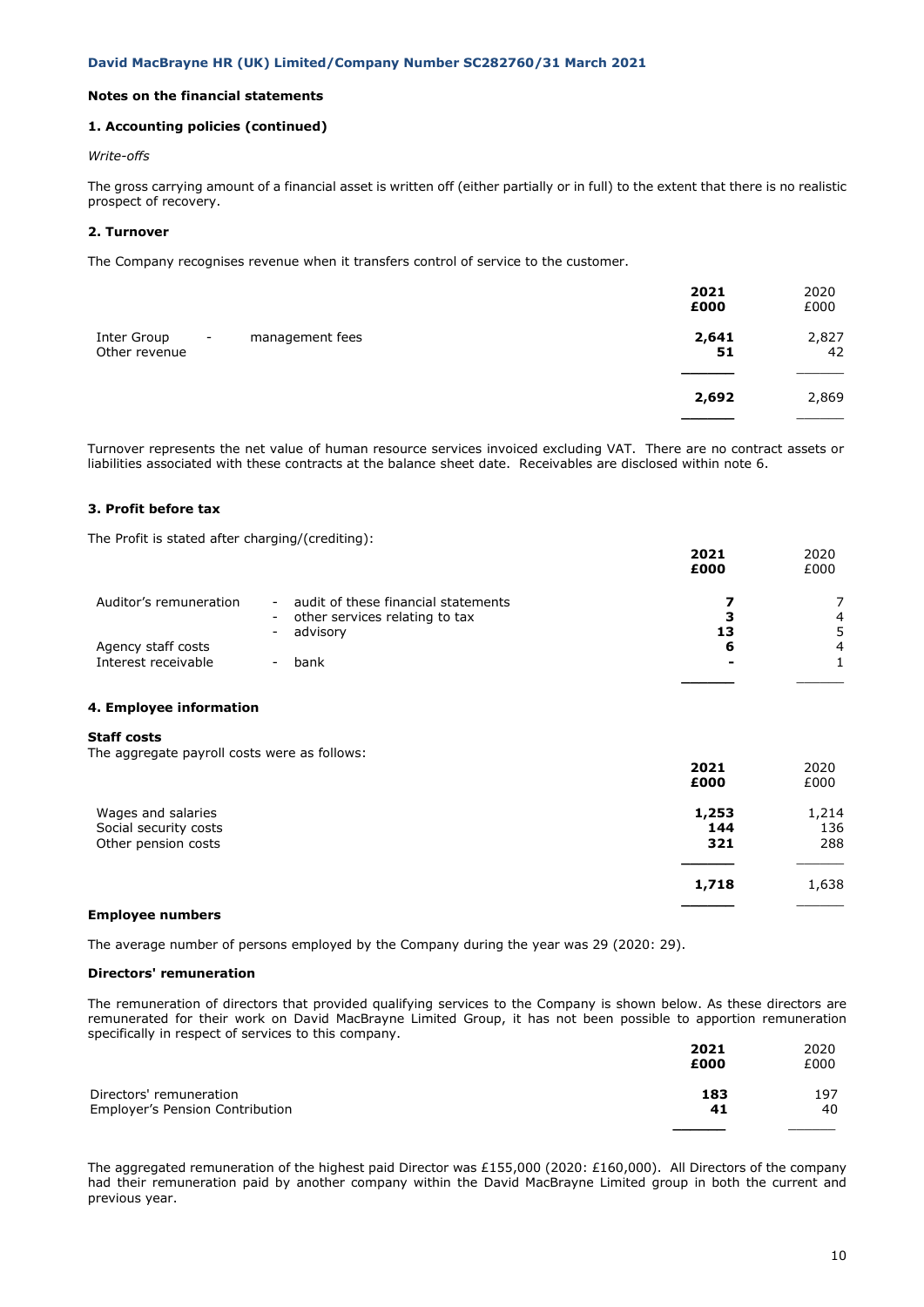# **4. Employee information (continued)**

# **Number of Directors**

|                                                                                                                                   | 2021         | 2020         |
|-----------------------------------------------------------------------------------------------------------------------------------|--------------|--------------|
| Retirement benefits are accruing to the following number of Directors under:<br>Defined benefit schemes                           | 1            | 1            |
| 5. Taxation                                                                                                                       | 2021<br>£000 | 2020<br>£000 |
| <b>Current tax</b><br>UK corporation tax on profit for the period<br>Adjustments in respect of prior periods<br>Consortium relief | 8            | 4<br>9       |
| Total current tax charge                                                                                                          | 8            | 13           |
| <b>Deferred tax</b><br>Origination and reversal of temporary difference<br>Adjustments in respect of prior periods                |              | (6)          |
| Total deferred tax charge/(credit)                                                                                                | 1            | (6)          |
| Total tax charge/(credit)                                                                                                         | 9            | 7            |
|                                                                                                                                   |              |              |

The tax charge on profit for the year varied from the standard rate of UK corporation tax as follows:

|                                                                                 | 2021<br>£000 | 2020<br>£000 |
|---------------------------------------------------------------------------------|--------------|--------------|
| Profit for the period before tax                                                | 40           | 44           |
| UK corporation tax at statutory rate of 19% (2020: 19%)                         | 8            | 9            |
| Adjustments in respect of prior periods<br>Deferred tax previously unrecognised | 1            | 4<br>(6)     |
| <b>Total tax charge</b>                                                         | 9            |              |

A reduction in the UK corporation tax rate from 19% to 17% (effective 1 April 2020) was substantively enacted on 6 September 2016. The March 2020 Budget announced that a rate of 19% would continue to apply with effect from 1 April 2020, and this change was substantively enacted on 17 March 2020. The UK deferred tax liability as at 31 March 2021 was calculated at 19% (2020: 19%).

An increase in the UK corporation tax from 19% to 25% (effective 1 April 2023) was substantively enacted on 24 May 2021. This will increase the Company's future current tax charge accordingly.

# **6. Debtors and prepayments**

|                                                     | 2021<br>£000 | 2020<br>£000 |
|-----------------------------------------------------|--------------|--------------|
| Other debtors<br>Amounts owed by group undertakings | ۰<br>245     | 100<br>562   |
|                                                     | 245          | 662          |
|                                                     |              |              |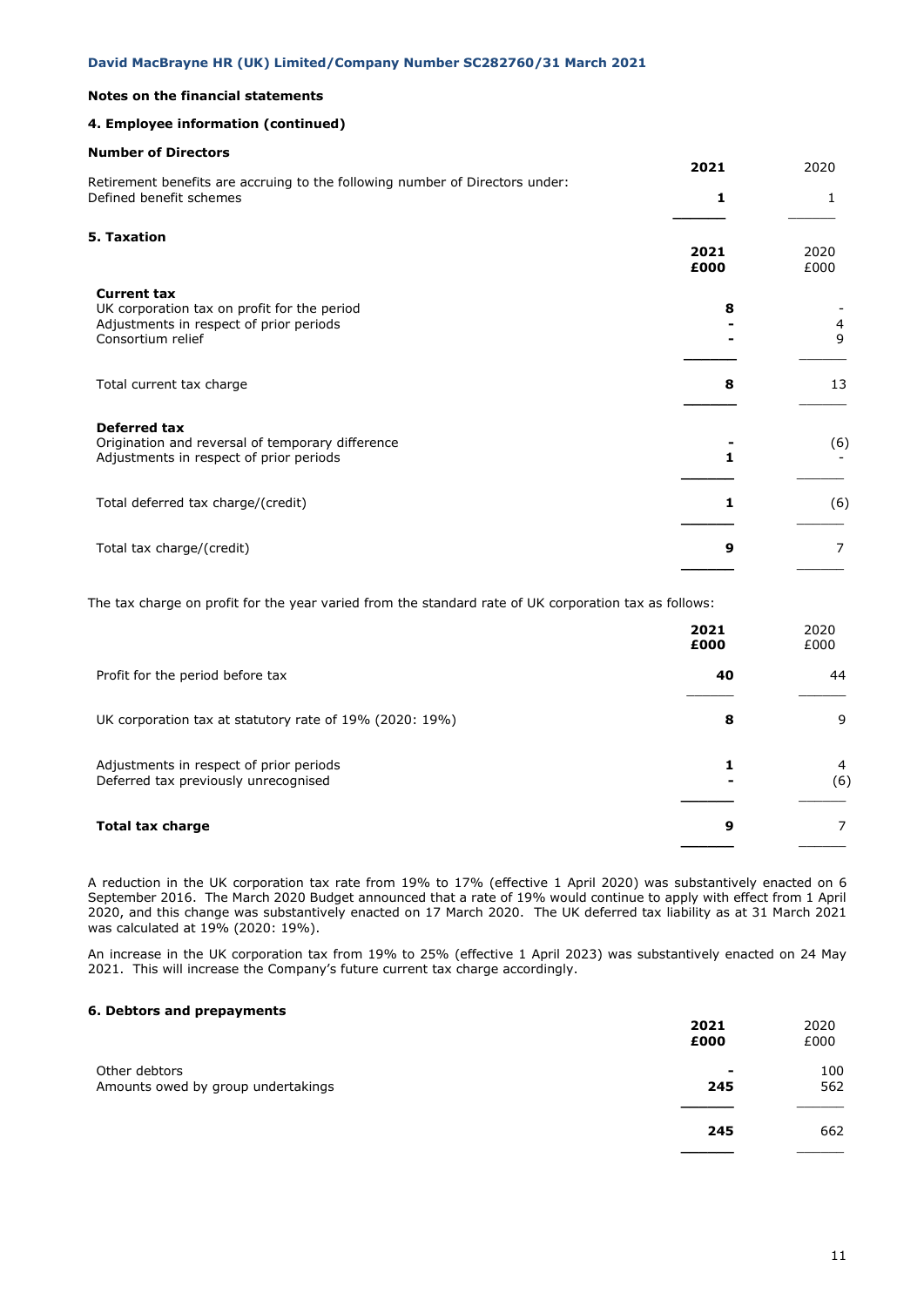# **Notes on the financial statements**

#### **7. Creditors: amounts falling due within one year**

|                                    | 2021<br>£000 | 2020<br>£000 |
|------------------------------------|--------------|--------------|
| Trade creditors                    | 222          | 356          |
| Other creditors and accruals       | 194          | 116          |
| Amounts owed to group undertakings | 13           | 298          |
| Corporation tax                    | 8            | 9            |
|                                    |              |              |
|                                    | 437          | 779          |
|                                    |              |              |

# **8. Deferred tax**

The main components of deferred tax at 19% (2020: 19%) are:

|                                    | 2021<br>£000 | 2020<br>£000 |
|------------------------------------|--------------|--------------|
| Other temporary differences        | (5)          | (6)          |
| Deferred tax asset                 | (5)          | (6)          |
| 9. Called up share capital         | 2021<br>£000 | 2020<br>£000 |
| Allotted, called up and fully paid |              |              |
| 1 Ordinary Share of £1             |              |              |
|                                    |              |              |

# **10. Pension arrangements**

A large number of the Company's employees are members of the CalMac Pension Fund which is a multi-employer defined benefit scheme (the 'Scheme' or the 'CalMac Scheme'). The Company is a participating employer in the CalMac Scheme, which is operated by Caledonian Maritime Assets Limited ('CMAL'), a company also wholly owned by Scottish Ministers. As the Trustees of the CalMac Scheme are unable to identify the Company's share of the underlying assets and liabilities of the Scheme on a consistent and reasonable basis, and as CMAL is legally considered to be the sponsoring employer for the Scheme, and is responsible for any deficit repair obligations in relation to the Scheme, the Company is accounting for the Scheme in its financial statements as if the Scheme was a defined contribution scheme.

The latest full triennial actuarial valuation of the CalMac Scheme as at 6 April 2018, carried out by an independent actuary, showed that the Scheme had liabilities of £224.7m, assets of £196.6m and, consequently, a deficit of £28.1m.

Updated information as at 31 March 2021 in relation to, inter alia, scheme deficit prepared in accordance with IAS 19 is included in the financial statements of CMA for the year ended 31 March 2021. The March 2021 assets/liabilities are detailed below:

|                                                                     | 2021<br>£000          | 2020<br>£000          |
|---------------------------------------------------------------------|-----------------------|-----------------------|
| Presents value of funded liabilities<br>Fair value of scheme assets | (380, 200)<br>335,161 | (316, 478)<br>248,325 |
|                                                                     | (45,067)              | (68, 153)             |

Under the Government's Pension Auto Enrolment legislation, employers must automatically enrol into a 'qualifying pension scheme' all qualifying employees not already in a pension scheme as well as all new starters. The legislation also dictates that those who have opted out must be reviewed and enrolled again every three years.

The Peoples Pension is the provider for a stakeholder pension scheme for auto enrolment purposes. New employees can still choose to opt out of this new scheme and enrol in the existing final salary scheme at appropriate times during the year. Employees can only be in one scheme at any given time.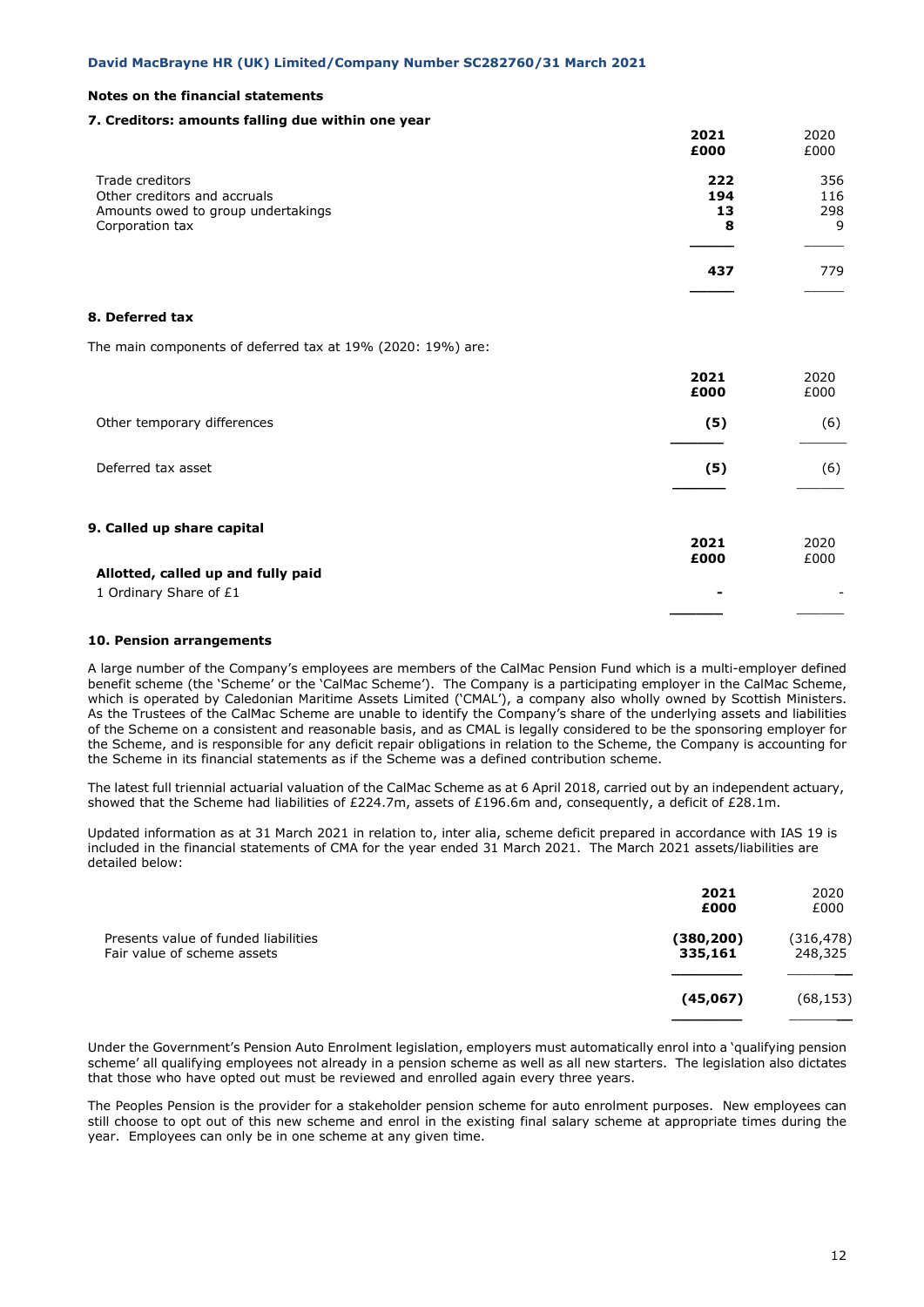#### **11. Related party transactions**

Under FRS 101, the Company is exempt from the requirement to disclose related party transactions with Group undertakings as it is a wholly owned subsidiary of a parent undertaking which prepares and publishes consolidated financial statements.

|                                                        | 2021<br>£000 | 2020<br>£000 |
|--------------------------------------------------------|--------------|--------------|
| Transactions during the year $-$ receivable/(payable): |              |              |
| Solent Gateway Limited<br>- management recharge        | 42           | 42           |
| - consortium relief                                    |              | (13)         |
| Amounts due at end of year - receivable/(payable):     |              |              |
| Solent Gateway Limited<br>- consortium relief          |              | (9)          |

# **12. Ultimate parent company**

The Company is a wholly owned subsidiary of David MacBrayne Limited, which is wholly owned by the Scottish Ministers, who are regarded as the ultimate controlling party. The Group in which the Company's results are consolidated is that headed by David MacBrayne Limited, which is incorporated in the United Kingdom. No other Group financial statements include the Company's results.

The consolidated financial statements are available to the public and copies may be obtained from the parent company's registered office at the Ferry Terminal, Gourock, PA19 1QP and are also available on the parent Company's website.